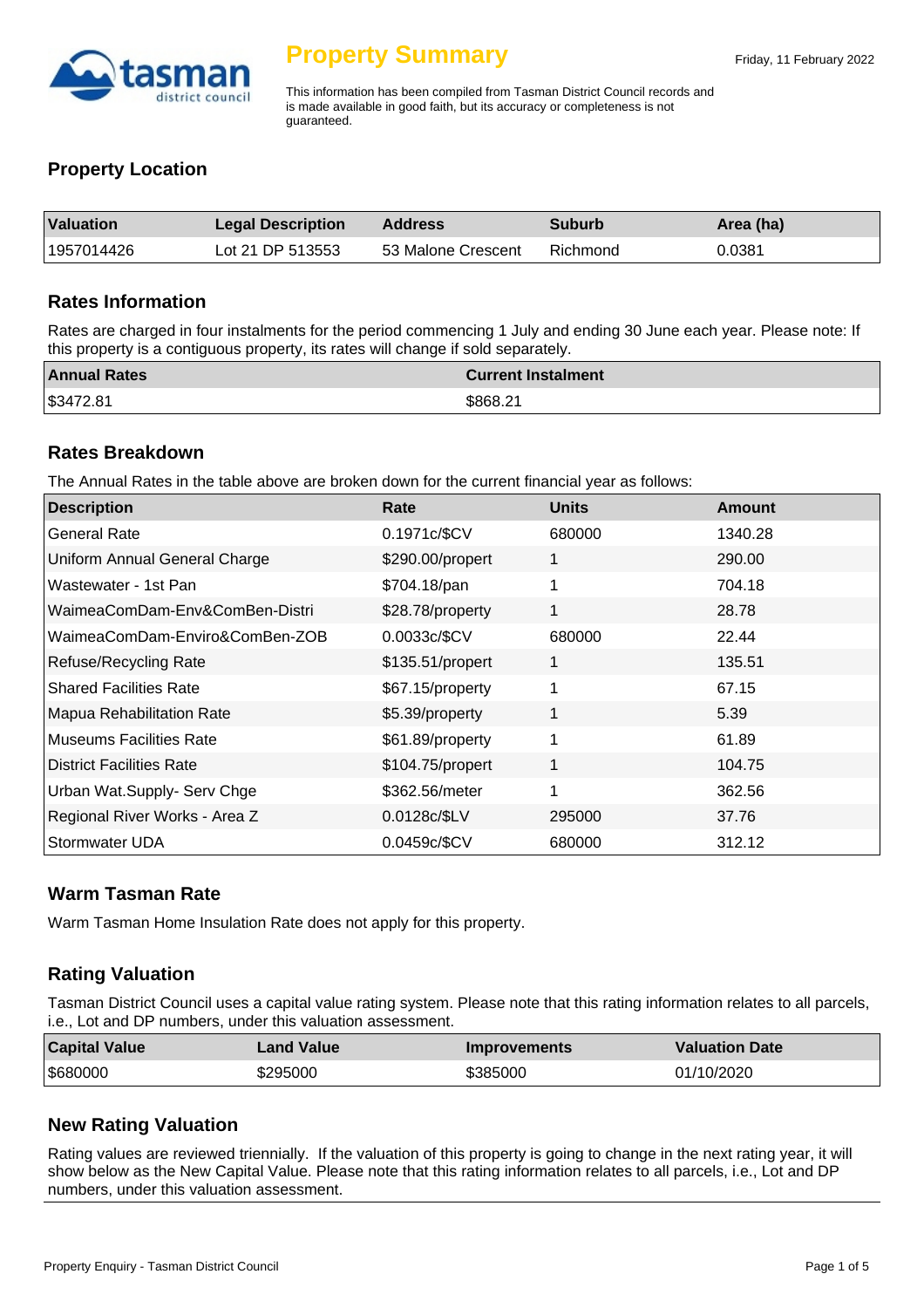| <b>New Capital Value</b> | <b>New Land Value</b> | New Improvements Value New Valuation Date |            |
|--------------------------|-----------------------|-------------------------------------------|------------|
| \$680000                 | \$295000              | \$385000                                  | 01/10/2020 |

# **Water Meter Information**

Reticulated water: Water usage is charged in addition to rates payable. You should check that the vendor has the water meter read at possession time by requesting a special meter reading.

| <b>Water ID</b> | <b>Meter Reader</b><br><b>Note</b> | Meter Id    | <b>Read Date</b> | Year to date | Last year units |
|-----------------|------------------------------------|-------------|------------------|--------------|-----------------|
| W46144          | RH meter LHS of<br>d/wav           | 17MC 230137 | 15/10/2021       | 97           | 174             |

## **Services**

This property is serviced under the following water, sewerage, and stormwater schemes.

| Scheme or Supply          | <b>Service Provided</b> |
|---------------------------|-------------------------|
| Tasman Waste Water        | Wastewater              |
| <b>Urban Water Supply</b> | <b>Water Supply</b>     |
| Stormwater UDA            | Stormwater              |

# **Protected Trees**

No protected trees have been found for this property.

# **Heritage Buildings**

There are no heritage buildings on this property.

# **Wheelie Bins**

This property has had the following wheelie bin(s) delivered.

| <b>Bin Size</b> | <b>Serial Number</b> | Delivered on | Delivered to                    |
|-----------------|----------------------|--------------|---------------------------------|
| Single 240      | 2418272              | 29/08/2018   | 53 Malone Crescent,<br>Richmond |

# **Planning Zones**

The following Planning Zones pertain to this property. Please refer to the Tasman Resource Management Plan or contact a Duty Planner for detailed information about what activities can take place in a zone.

| Zone        | <b>Zone Description</b>                                                                                                                                                                                                      |
|-------------|------------------------------------------------------------------------------------------------------------------------------------------------------------------------------------------------------------------------------|
| Residential | The Residential Zone primarily provides for residential dwellings. Small-scale home<br>businesses, community activities and facilities may also be appropriate where they are<br>compatible with the residential environment |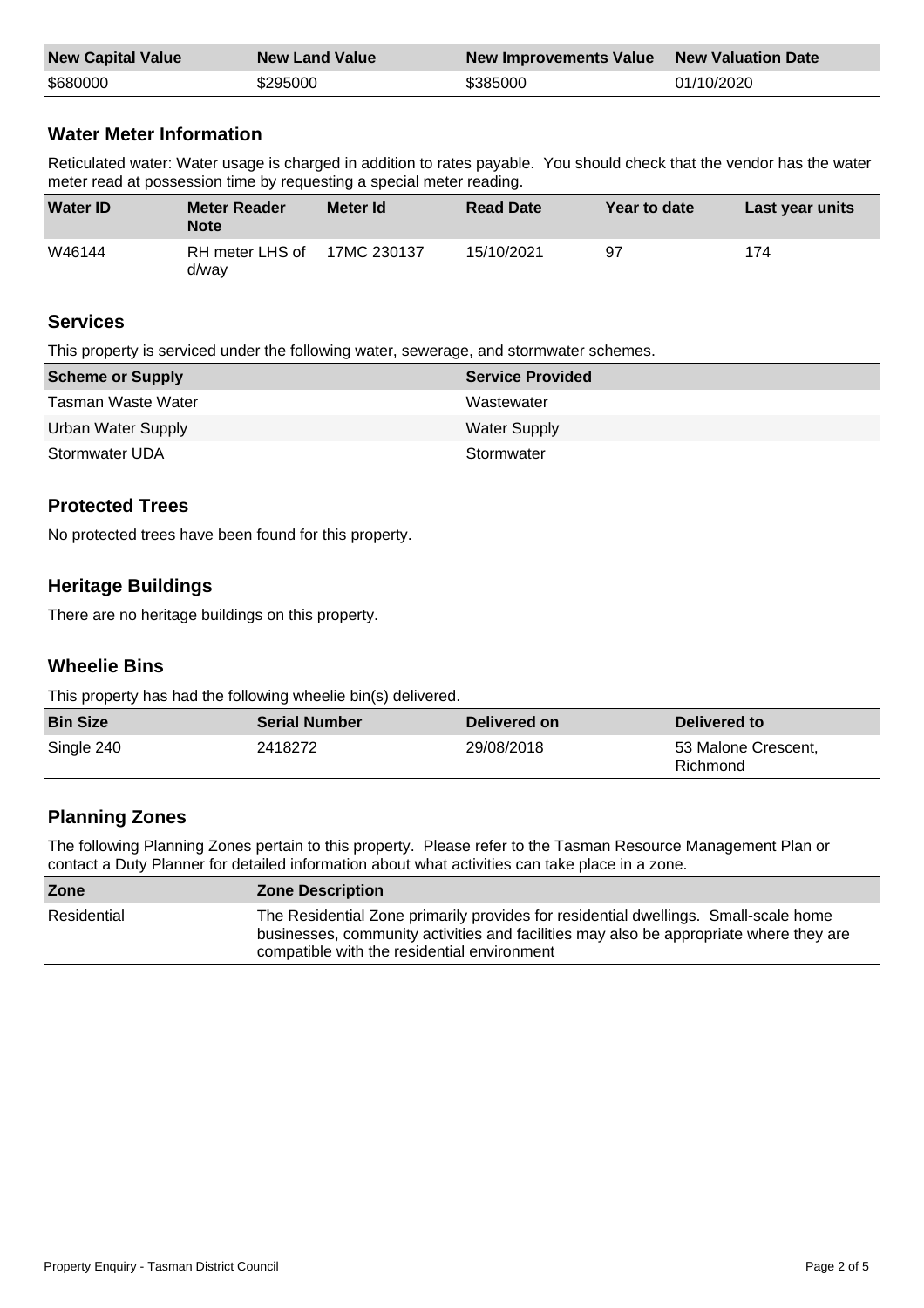

This information has been compiled from Tasman District Council records and is made available in good faith, but its accuracy or completeness is not guaranteed.

## **Building Consents**

Please note that if a Code Compliance Certificate has not been issued, it is strongly advised that the process is completed in order to confirm that the work is in compliance with the Building Code.

| <b>Application Date</b> | <b>BC Number</b> | <b>Proposal</b>                                                                                | <b>Status</b>      | <b>CCC Issue Date</b> |
|-------------------------|------------------|------------------------------------------------------------------------------------------------|--------------------|-----------------------|
| 01/12/2017              | 171249           | LQS: Construction of a Code Compliance<br>3 bedroom Dwelling<br>with internal access<br>garage | Certificate Issued |                       |
| 01/12/2017              | 171249P          | LQS: Construction of a PIM/TAN Issued<br>3 bedroom Dwelling<br>with internal access<br>garage  |                    |                       |

#### **Compliance Schedule**

No Compliance Schedule records are available for this property.

## **Building Permits**

No historical building permits have been found for this property.

## **Swimming Pools**

No Swimming Pool records have been found for this property.

#### **Resource Consents**

No Resource Consent records are on record for this property.

# **Planning Permits**

No historical planning permits have been found for this property.

#### **Works and Land Entry Agreements**

No Works and land Entry Agreement has been found for this property.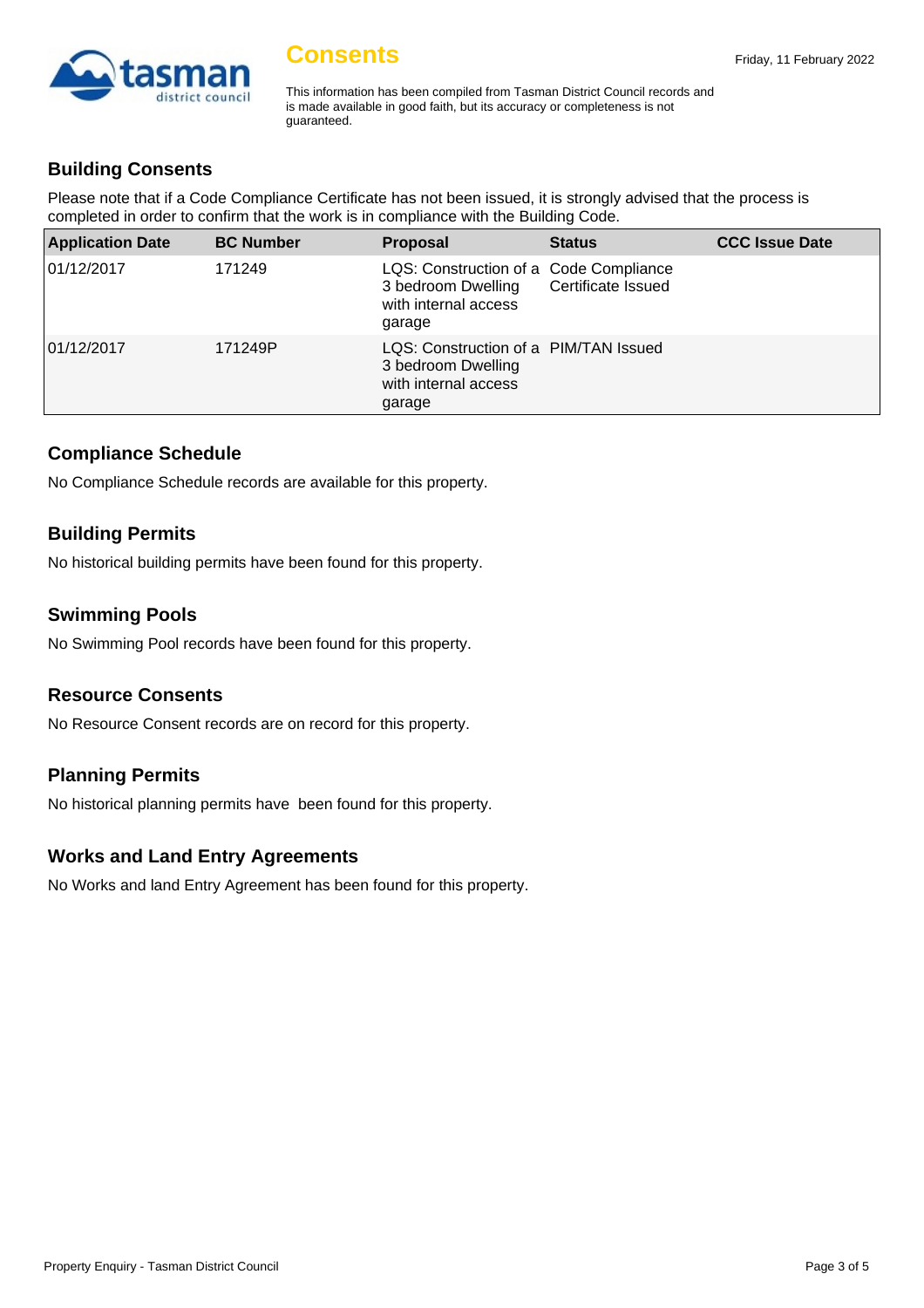

This information has been compiled from Tasman District Council records and is made available in good faith, but its accuracy or completeness is not guaranteed.

## **Environmental Health and Licences**

No Environmental Health or Licence information has been found for this property.

## **Air Shed**

This property sits within a controlled Air Shed.

| <b>Air Shed</b>   | <b>Air Shed Regulations</b>                                                                                                                                                                                                                                                                                                                             |
|-------------------|---------------------------------------------------------------------------------------------------------------------------------------------------------------------------------------------------------------------------------------------------------------------------------------------------------------------------------------------------------|
| Richmond Air Shed | After a house in Richmond changes ownership, an existing  <br>non-compliant wood burner cannot be used. It may be<br>replaced with either a clean heat system or an approved<br>clean air wood burner. New houses, or existing houses<br>without an existing wood burner or open fire, can only<br>install clean heat systems - no wood burners at all. |

## **Hazardous Activities and Industries List (HAIL)**

No verified HAIL site has been found for this property. However, if the site or any adjacent site has been used for industrial, horticultural or agricultural purposes in the past, we suggest you make further enquiries.

#### **Wetlands**

Council has no record of wetlands on this property.

#### **Pest Inspection History**

The Tasman-Nelson region has a Regional Pest Management Strategy for the control of declared pest plants, animals and organisms. The responsibility for the control of pests lies with the land occupier or owner. No pests have been recorded on this property.

#### **Significant Native Habitats**

Council has been compiling biodiversity reports (also called Ecological Property Reports or reports on Significant Native Habitats) for the past eight years and where these exist they are available. However, no report has been lodged on this property.